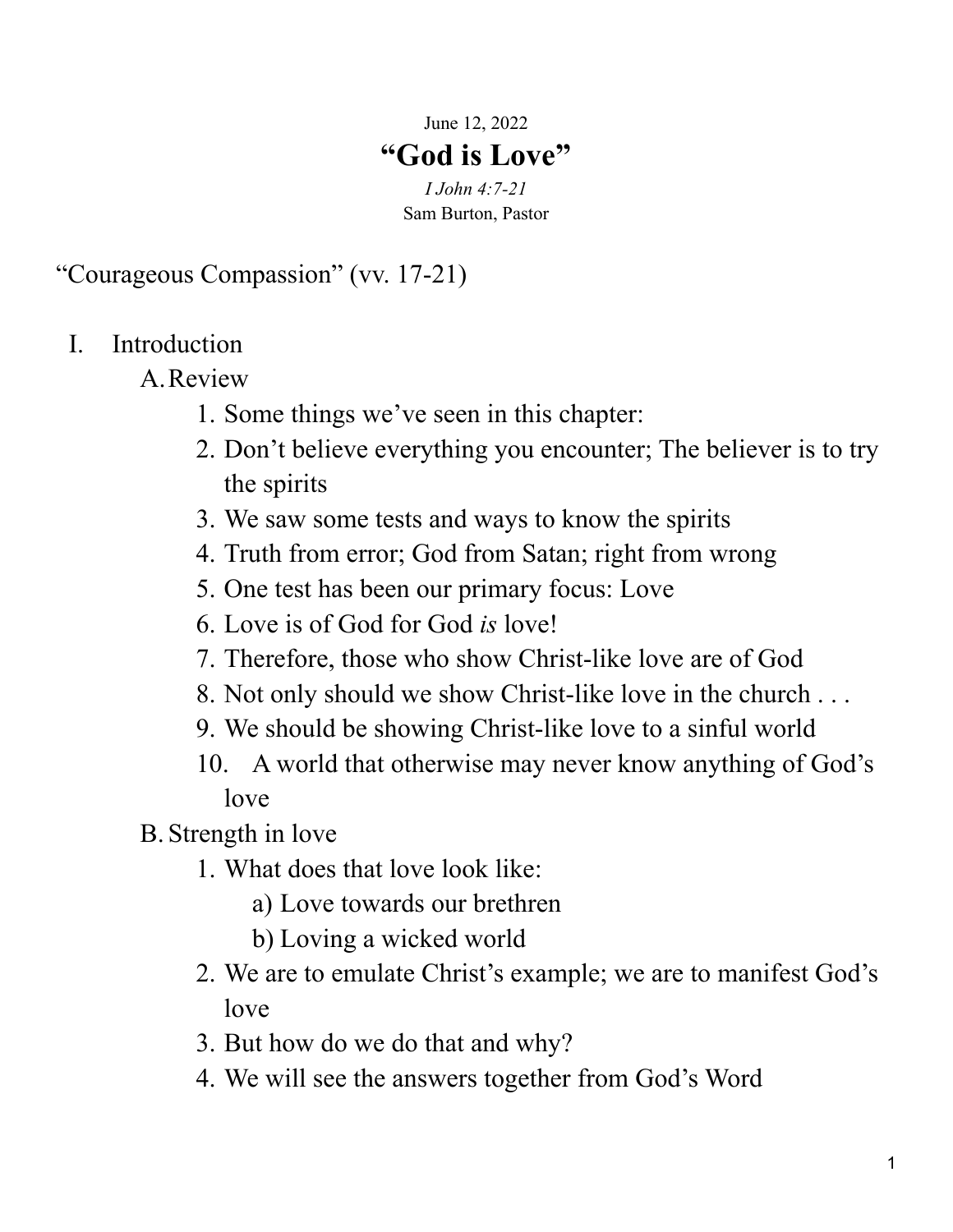5. Courageous Compassion

- II. Courage (vv. 17-18)
	- A. Love made
		- 1. We've seen a great deal about love already
		- 2. Here we have described a perfect love
			- a) Rather a love that is made perfect
			- b) That is: *full or complete; having need of*
			- c) This is what we see throughout the Bible and this study (v. 16)
			- d) Christ + \_\_\_\_\_\_\_\_\_\_\_\_ = salvation
			- e) The complete and perfect love of Christ produces a complete and perfect love within the believer
			- f) Thus, we can have confidence and boldness
			- g) Not arrogance, but the knowledge that all is forgiven and our debt is paid
			- h) Romans 10:11.
		- 3. As He is perfect
			- a) The last part of this verse speaks of the of Christ
			- b) We have a full and complete salvation because He was the only perfect and complete sacrifice
			- c) Anything else is an insufficient salvation which makes it *not* salvation
			- d) But Christ and Christ alone is sufficient:
				- (1) John 1:29.
				- (2) 1 Peter 2:21-24.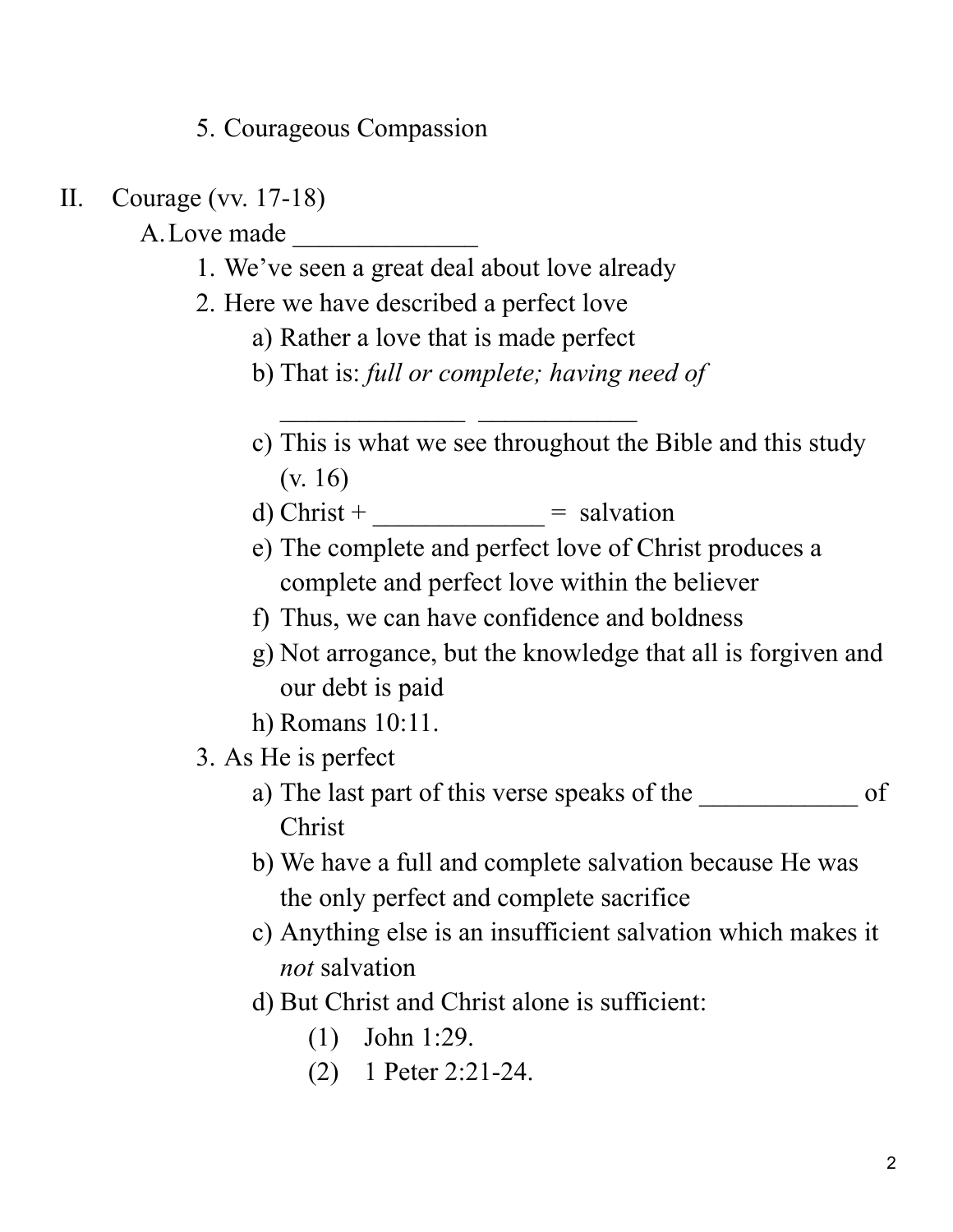- (3) John 19:30.
- (4) Ephesians 2:8-9.
- 4. As He was and is a sufficient Saviour, we are sufficiently saved and sealed
- 5. We also are His body and representatives to preach this good news!
- 6. Ephesians 4:11-12.
- 

B. \_\_\_\_\_\_\_\_\_\_\_\_ love (v. 18)

- 1. This perfect love produces something astounding
- 2. Something that ties in with the previous verse and boldness in Christ
- 3. Here we see that Christ-like love knows no fear
- 4. We see that "there is no fear in love"
- 5. However, as people, we will always have fear within us
- 6. It's been said that courage is not the absence of fear, but rather the mastery of it
- 7. Christ's love:
	- a) Knows no fear
	- b) Knows no limits
	- c) Knows no retreat or regret
- 8. His love is the ultimate \_\_\_\_\_\_\_\_\_\_\_\_\_\_\_\_\_ of fear: "Perfect love casteth out fear"
- 9. We see what the natural result of fear is: torment
- 10. He goes with us in our service for Him: Matthew 28:18-20
- 11. He's secured us so that nothing spiritual can so much as touch us: Romans 8:35-39
- 12. Fear is a sign
	- a) If you fear death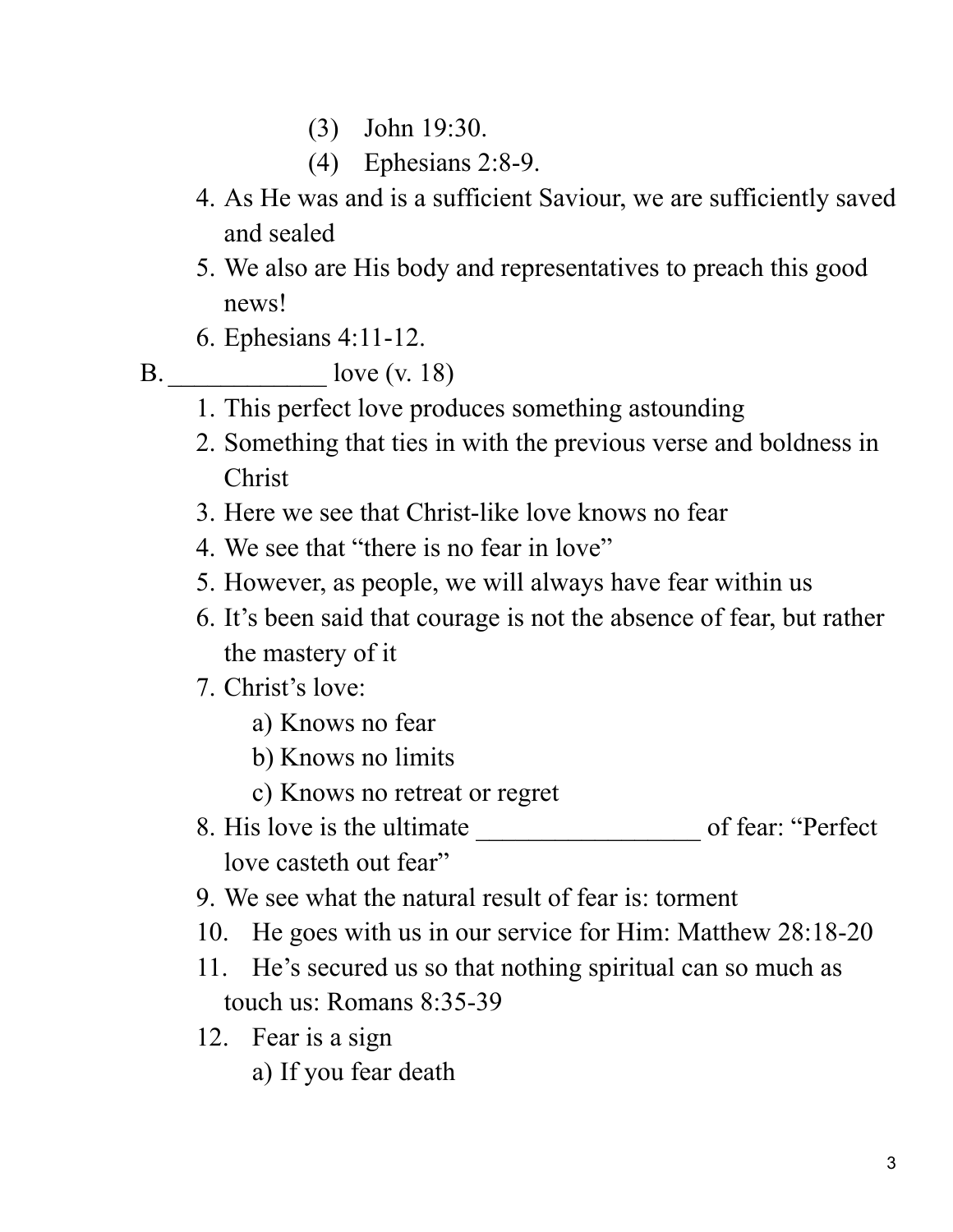b) If you fear judgment

c) If you fear the wicked world around us

- d) It is a sign of one of two things:
	- (1) Backsliding
	- (2) Need to be saved
- III. Charity (v. 19)
	- A. The of God's love to us and of our love to Him
	- B.A brief summation and reason
	- C.The saved
		- 1. If you know Christ as Saviour, no doubt you love Him
		- 2. But it was not a love that came naturally
		- 3. Romans 3:10-12.
		- 4. Rather it was His great love that was first shown to wicked mankind
		- 5. We did not pursue \_\_\_\_\_\_\_\_, but rather God sought us out
		- 6. Titus 3:3-4.
		- 7. Romans 5:5-11.
	- D.Christ was bold and fearless for us
		- 1. We should be bold for Him
		- 2. Fearless in our love for others
		- 3. And consistent, as He is consistent in His
- IV. Contrary Compassion (v. 20)
	- A.Portrait
		- 1. A person here with a certain attitude
		- 2. Someone who \_\_\_\_\_\_\_\_\_\_\_\_\_ one thing and \_\_\_\_\_\_\_\_\_\_\_\_\_\_ another
			- a) His statement: "I Love God"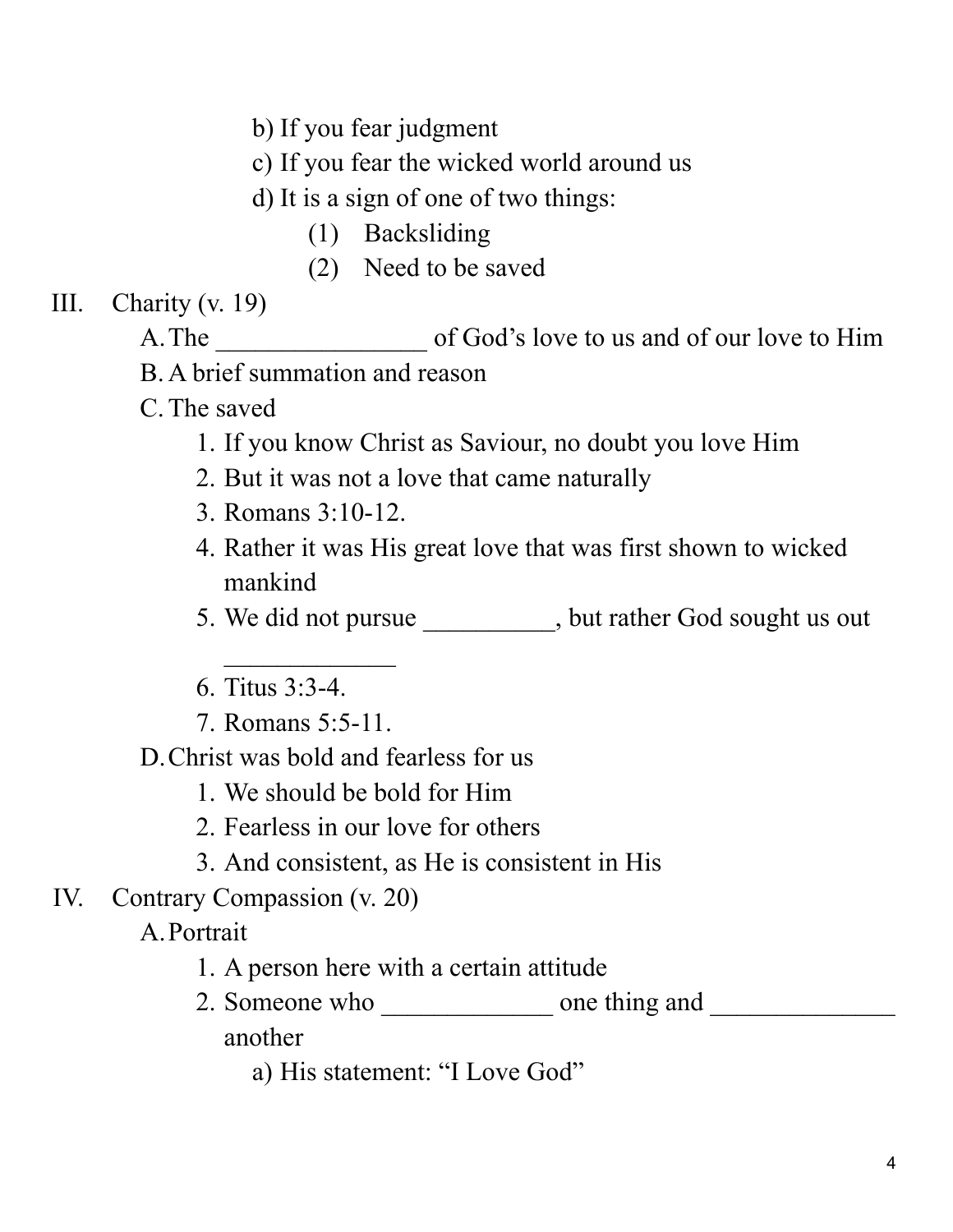- b) His Action and Attitude: he "hateth his brother"
- c) Conclusion: Liar
- 3. We as physical tangible people can see one another
- 4. We of course cannot see God (v. 12)
- 5. The point here is this:

If you don't love the visible body of Christ, how can you love the God who saved and instituted that body?

## B.Impartiality

- 1. Christ in His love died for (John 3:16)
	- a) Not some
	- b) Not most
	- c) God so loved *the world*
- 2. Christ even showed love and compassion to His

and instructed us to do the same!

- 3. Matthew 5:43-48.
- 4. Christ's love was not partial or selective; our love shouldn't be either
- 5. Romans 12:9-10.

## V.  $\qquad \qquad$  of Christ (v. 21)

A.Source

- 1. We see it is from God based on the previous verse
- 2. It has been given to the brethren, the church
- 3. "We" have it

## B.Instruction

- 1. Directed at the believers
- 2. "He who loveth God"
- 3. We are to love our brother also
- 4. Love them as Christ loved them